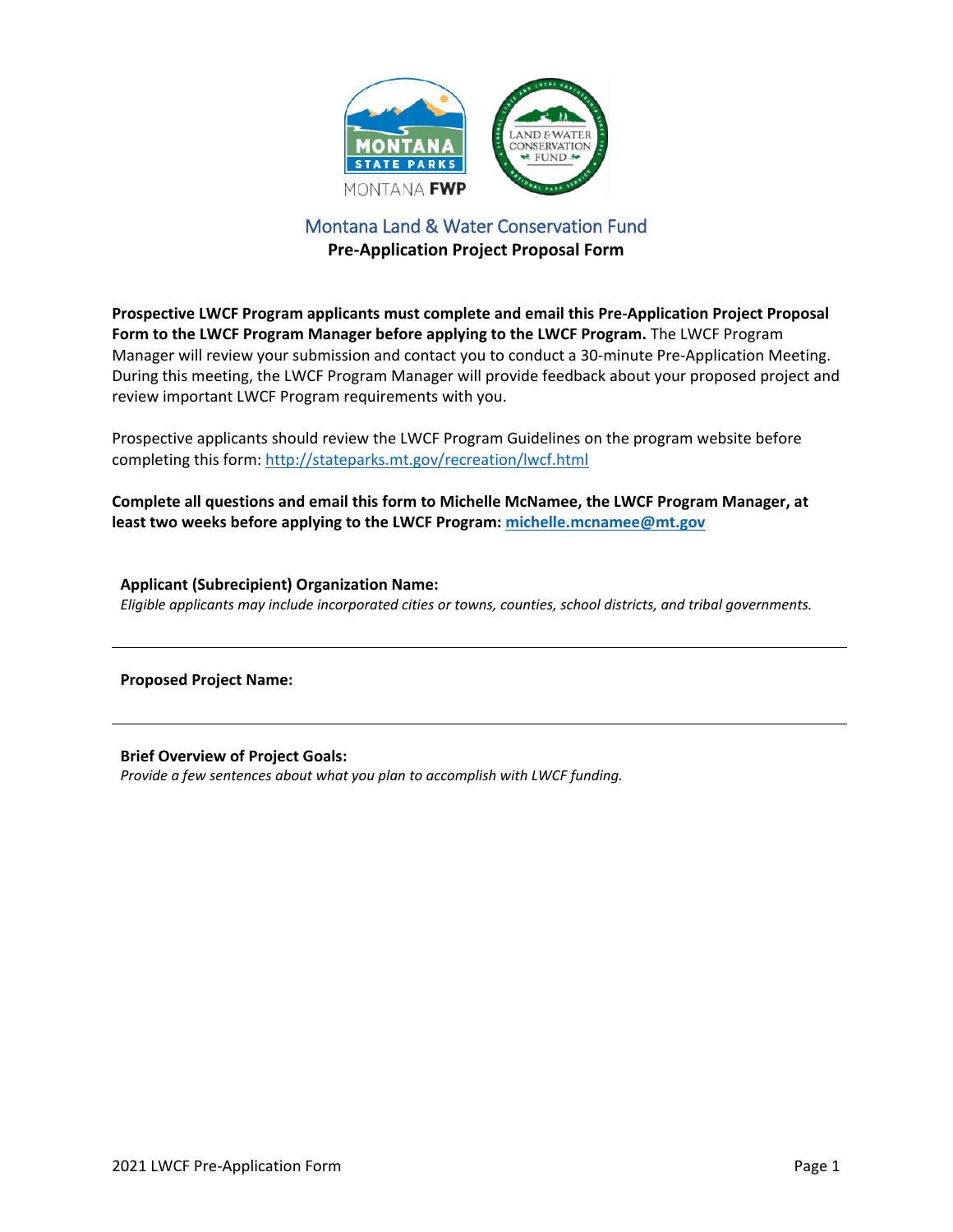| <b>Proposed Project Type:</b> | Land Ownership of LWCF Site (check all that apply): |
|-------------------------------|-----------------------------------------------------|
| <b>Property Acquisition</b>   | City/Town                                           |
| Development                   | School                                              |
| Both of Above                 | County                                              |
|                               | State                                               |
|                               |                                                     |

## **Brief Description of Project Site:**

*Provide a few sentences about the project site (where it is situated and the current condition of the site).*

**Anticipated LWCF Funding Request Amount:**

**Anticipated LWCF Match Amount:**

**List your match funding sources, amounts, and if the funding is committed or anticipated:**

**When will you submit your LWCF Application?**

**When do you hope to break ground on this project?**